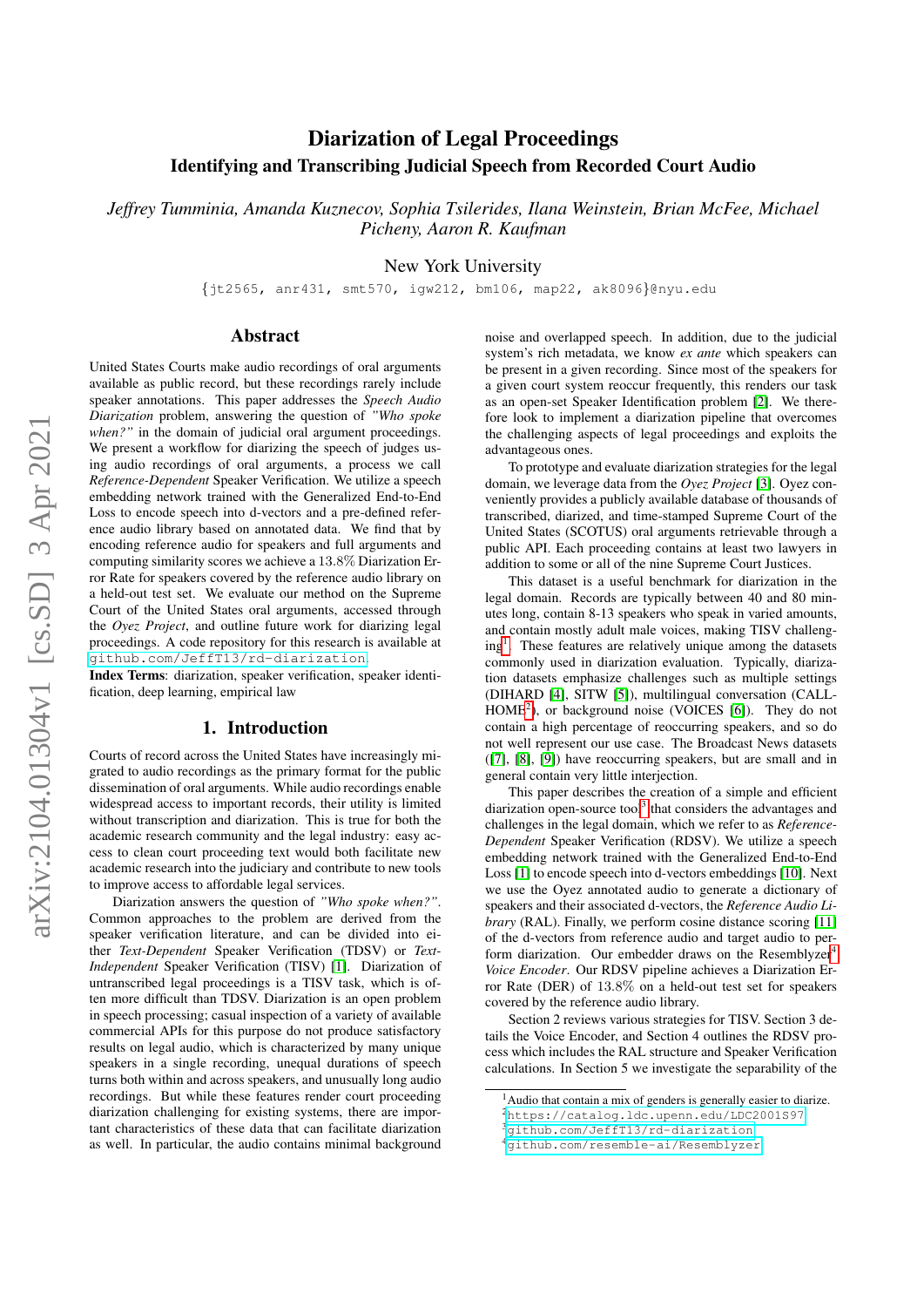judicial speech in court audio with the Voice Encoder and apply our pipeline to the Oyez SCOTUS data. In Section 6 we discuss the performance of our method and motivate future research on the topic of diarizing court proceedings.

## 2. Related Work

Text-Independent-Speaker-Verification (TISV) is commonly approached as two distinct tasks: (1) generating informative speaker representations, and (2) diarization strategies which use these representations to infer speaker labels. For a more complete survey of the study of diarization, particularly via deep learning, see Park et al. [\[12\]](#page-4-11) and Bai et al. [\[13\]](#page-4-12).

Speaker representations are typically extracted embeddings from one of the end layers of a NN trained to perform speaker verification or identification. These typically come in one of two variations, d-vectors (based on DNNs) [\[10\]](#page-4-9) and x-vectors [\[14\]](#page-4-13). x-vectors extract embeddings from a time-delayed neural network with an intermediate pooling layer, trained to discriminate speakers from variable length segments. Relative to d-vectors, they gain from an intrinsic data augmentation process and the ability to embed variable-sized windows of audio, and achieve state-of-the-art performance on recent benchmarks [\[14\]](#page-4-13).

Despite this advantage, we utilize d-vectors for our strategy for their relative simplicity of implementation. d-vectors are still one of the most prominent speaker representation extraction frameworks [\[12\]](#page-4-11), so in this initial work we focused on testing whether we can achieve acceptable performance with this approach.<sup>[5](#page-1-0)</sup>

When it is possible to cast diarization as a speaker identification task for a predetermined set of speakers, one of the most widely used metrics is Probabilistic Linear Discriminant Analysis (PLDA). [\[15\]](#page-4-14). However, in our case, we have unknown speakers, so we use the cosine distance metric to cluster speaker embeddings for simplicity and transparency.

One could also employ a general unsupervised clustering algorithm to perform the speaker verification. Although there have been recent attempts to use deep learning for this purpose, from our initial exploration we found they can be computationally expensive and hard to manipulate. In this work we looked to explore if adequate diarization performance can be achieved in our use-case with a simple non-parametric representation; more sophisticated models can be a focus of future work.

#### 3. Speech Embedding Network

Our method utilizes a speech embedding network trained with the Generalized End-to-End Loss [\[1\]](#page-4-0) to encode speech into d-vectors [\[10\]](#page-4-9). This loss function can mimic the process of speaker enrollment and verification during training [\[16\]](#page-4-15). We build on previous implementations [\[17\]](#page-4-16). We use Resemble.AI's pre-trained Resemblyzer, a variant of the *speaker encoder network* [\[18\]](#page-4-17), which we refer to as the *Voice Encoder*. These networks follow the general architecture and parameters of the *Speaker Encoder* in [\[1\]](#page-4-0).

Resemble.AI trained their Voice Encoder on VoxCeleb1&2 [\[19,](#page-4-18) [20\]](#page-4-19) as well as the LibriSpeech-other [\[21\]](#page-4-20) dataset, for a total of  $\sim 5,600$  speakers in their training data. For comparison, there were  $\sim 18,000$  speakers used in [\[1\]](#page-4-0). Their model is a three-layer LSTM network with a single linear layer and additional rectified linear activation function (ReLU) layer on top of the linear layer, normalizing projections between 0 and 1, as d-vector components fall between -1 and 1. In our fork<sup>[6](#page-1-1)</sup> of the Resemblyzer we added the capability to retain speaker labels with d-vectors and process audio files that are too large to fit in GPU memory.

Our audio data is sampled at 16KHz and prepared for the encoder using the processing procedure of the Voice Encoder, which follows [\[22\]](#page-4-21), unless otherwise specified. During Resemble.AI's training of the Voice Encoder, audio files are divided into single speaker utterances. In contrast, when we utilize their model for inference we do not segment the audio file, so our processing unit is the entire audio file. We refer to the entire audio file as the *case* or *proceeding* in this work for clarity.

First we perform Voice-Activity-Detection (VAD), which yields variable-length segments of voice activity across a case. During inference, we drop non-speech, concatenate the VAD segments into a single sequence and then split the sequence into non-overlapping windows which we refer to as "partial utterances". We convert the entire VAD sequence into a 40-bin melspectrogram and process these partial utterances, or range of mel-spectra, through the Voice Encoder. The encoder contains a hyperparameter rate to determine the size of the partial utterance window, or frequency at which we batch mel-spectra. It is defined as the number of non-overlapping windows per second.

The amount of audio (in time) represented by a single dvector can vary greatly with the rate. The maximum width for partial utterance window is 1600ms (set in training), so our rate is lower bounded to .625, producing a single d-vector for the full 1600ms window. The rate is also upper bounded at 100, where we are creating one d-vector for every mel-spectrum individually (which we produce in 10ms hops). A larger rate decreases the ratio of d-vectors that would contain speech from two speakers in the label retention process, but increases the computational cost to perform diarization with the d-vectors. We explore the ramifications of the rate parameter further in Section 5.

# 4. Reference Dependent Speaker **Verification**

The Voice Encoder is the only formal model necessary to perform the Reference Dependent Speaker Verification (RDSV) process for a set of audio recordings, but the procedure also requires some annotated data. Specifically, it requires an annotated Reference set (R), Development set (D) and Test set (T). R is used to generate our Reference Audio Library (RAL), D is used to tune the end-to-end diarization process (i.e. the embedding network and RDSV hyperparameters) and T is used for a final evaluation on heldout annotated data to benchmark the pipeline. A visualization of the pipeline including the data partitions can be seen in Figure [1.](#page-2-0) Note that the R set (orange arrows) must be processed before diarizing the D or T set (purple arrows).

The Oyez project [\[3\]](#page-4-2) offers an API to pull the audio for SCOTUS oral arguments and their accompanying transcriptions. This makes generating the dataset splits for our application simple. Note that the SCOTUS oral arguments are a good testbed for our system since almost every judge is present in almost every case. However, a large portion of the audio is the speech of lawyers who will not be present in our RAL.

It is important to pick informative cases for our R set. A

<span id="page-1-0"></span><sup>5</sup>We are unaware of research that directly compares the performance of x-vectors to d-vectors.

<span id="page-1-1"></span><sup>6</sup><github.com/JeffT13/VoiceEncoder>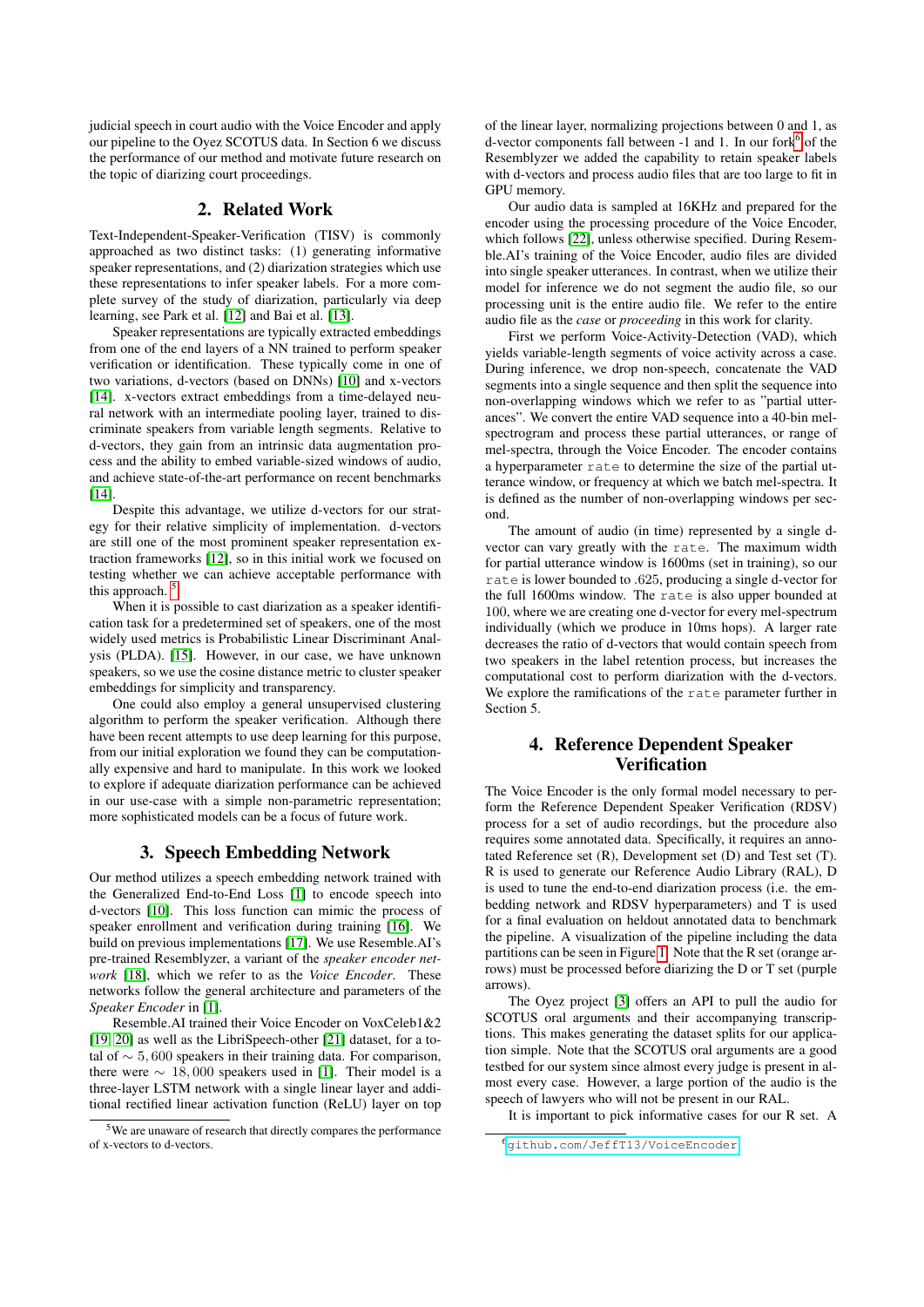<span id="page-2-0"></span>

Figure 1: *Audio Diarization Pipeline*

case is a good choice for the R set if it contains adequate amounts of speech from target speakers which the RAL does not already contain. Since our focus is on diarizing the judicial speech in the audio, it is crucial to have adequate speech of the judges in the target audio. This is an easy requirement to meet for the SCOTUS, but will be much more challenging for other court systems as they have much larger populations of judges.

## 4.1. Reference Audio Library

The Reference Audio Library (RAL) is the dictionary of speakers found in the R set and the associated d-vectors for those speakers. The SCOTUS oral argument transcriptions are converted to Rich Transcription Time-Marked Files (RTTM) [\[23\]](#page-4-22) annotations. Speaking intervals for a given speaker are extracted and a subsequence of d-vectors from the embedded audio file are created if it is above a minimum length parameter min audio len. We then take the average of the d-vectors in that subsequence as our representative d-vector for the speaking interval. This process is done for each speaking interval separately, so a speaker will be represented by multiple d-vectors, each d-vector representing a different speaking interval. We also set our RAL to only retain judges as speakers and drop any speaker that does not meet a minimum number of separate speaking intervals to reference, which is a parameter in our implementation min\_ref\_count. This parameter's only impact is to ensure we meet the minimum duration for each of the Supreme Court judges we plan to diarize.

#### 4.2. Speaker Label Inference

Our objective in RDSV is to use the RAL embeddings for each judge to infer who is speaking at each time step in an unseen case. We do this using the cosine distance metric [\[11\]](#page-4-10). Our implementation creates an affinity matrix between the reference embeddings and the case, storing the dot product between each reference embedding and each time step of the continuous case embedding. Because d-vectors have unit norm, this amounts to the cosine similarity between the reference audio and target audio per judge. The speaker with the reference embedding that scores the highest similarity to the embedded target audio at a particular time step is chosen as the inferred speaker.

If this were a closed-set Speaker Identification task, this would be sufficient. But since we assume our RAL will not account for every speaker, the diarization process includes two threshold hyperparameters, sim\_thresh and score thresh, used to label unrecognized voices. If the highest similarity score between a speaker reference and the target audio segment is under score\_thresh and the difference between that similarity score and the highest similarity score between the same target audio segment and the reference of any other speaker (judge) is above sim thresh, then we label this an unreferenced speaker.

Judicial Speech Embeddings

<span id="page-2-2"></span>

Figure 2: *d-vectors of Judicial Speech in R set for minimum rate (top) and optimal rate (bottom) Dimensionality Reduction through t-SNE*

## 5. Experiments

## 5.1. Supreme Court Audio

We evaluate our pipeline on the SCOTUS oral arguments and transcriptions database, accessed through the Oyez project [\[3\]](#page-4-2). We pull all cases (with transcriptions) heard in one session from Supreme Court docket terms  $16-18^7$  $16-18^7$ . We allocate 3 unique cases from each docket 16 and 18 (6 total) into the both R and D set (12 total), which are used to analyze the Speech Embedding network and tune our diarization pipeline. We then allocate 25 cases from docket 17 as our test set, which are 58 minutes on average and are about 51 minutes each after VAD.

#### 5.2. Speech Embedding Network Analysis

Because both speaker label quality and computational cost are impacted by the rate parameter, we test the quality of the Voice Encoder speaker representations for  $rate=[1, 3, 5, 7]$ . To do this, we encode our R and D set for each rate and perform a multiclass one-vs-rest Logistic Regression with scikitlearn [\[24\]](#page-4-23) to infer d-vector speaker labels. We train the model on only the d-vectors from the judicial speech found in the R set audio. We then evaluate the ensemble classifier's performance on the d-vectors from the full proceedings in our D set. We do this by thresholding the predicted probability from the classifier to predict a non-judge speaker at [.85, .9, .95]. We set our rate=5 for our diarization process as we found that a rate of 5 had the most stable accuracy as the threshold increased and the

<span id="page-2-1"></span><sup>7</sup>docket terms represent calendar years for the SCOTUS and group hearings by their date (i.e. docket 16 is Oct 2016-Sept 2017)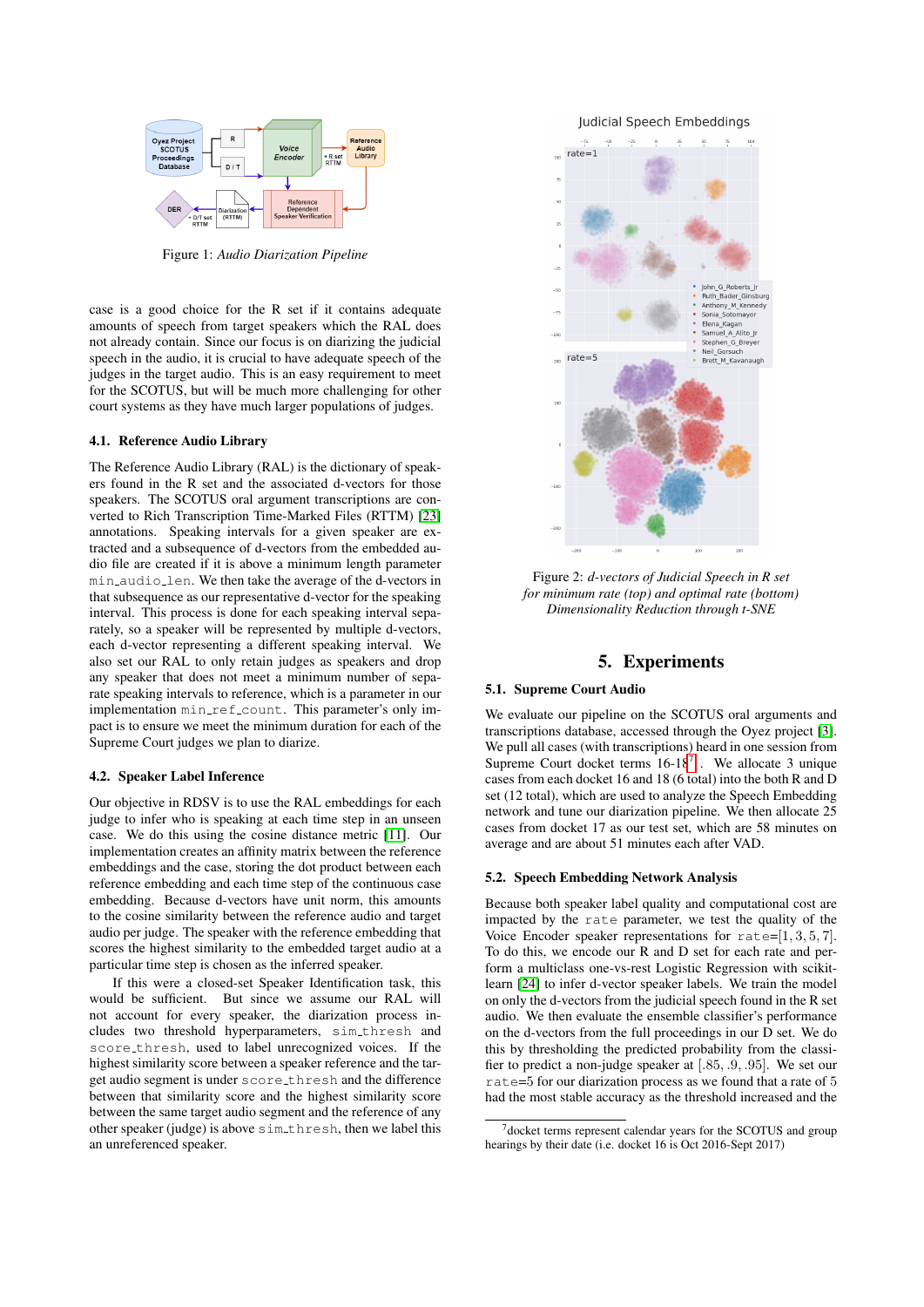<span id="page-3-1"></span>

Figure 3: *Groundtruth (top) and Inferred (bottom) Segmentation Plots for the first 10 minutes of a case from the test set.*

highest overall accuracy.

We also visualize the d-vectors representing judicial speech from the cases in our R set for our lowest and optimal rate. We reduce our d-vectors to two dimensions using sklearn's tdistributed Stochastic Neighbor Embedding (tSNE) with a perplexity of 50 (default parameters otherwise). We then plot the shrunken d-vectors with their speaker labels to see how well our embeddings tend to cluster and if our d-vector labels are accurate. With the help of Figure [2](#page-2-2) we can see that even our lowest rate performs reasonably, but there is significantly higher ratio of dispersed d-vectors in comparison to the higher rate. This supports our conclusion to use a higher rate rather than the minimum for our diarization pipeline.

#### 5.3. Supreme Court Diarization

After embedding the R and D sets we tune our diarization process hyperparameters. We validate across the ranges score\_thresh=[.75, .8, .85, .9] and sim thresh=[.05, .075, .1, .125]. To evaluate performance during tuning we use the DiarizationErrorRate (DER) in pyannote.metrics [\[25\]](#page-4-24) with a collar of half a second, as most of the speaker turns tend to be on the longer side. We track the Average DER ( $\mu_D$ ) and DER standard deviation ( $\sigma_D$ ) across all cases in the T set. Because our diarization process assigns all unreferenced speakers to a constant label, we also convert the groundtruth RTTM labels such that all speakers not members of the RAL get cast to a single label. Our primary metric for performance is  $\mu_D$ , and we use the parameters that minimize the  $\mu_D$  of the D set in processing our heldout test set. The optimal values found were score\_thresh= .85 and sim\_thresh= .1. Table [1](#page-3-0) shows the diarization performance of our pipeline on the 25 cases in the test set, including the average amount of audio per case (AC) and average amount of audio after VAD (ACV) in minutes.

<span id="page-3-0"></span>Table 1: *Test Set Diarization Statistics (n=25)*  $\mu_D$  = Average DER  $-\sigma_D$  = DER Standard Deviation *AC=Audio per case — ACV=Audio (post-VAD) per case*

| Metric $\mu_D$ |                         | $\sigma_D$ | max DER AC ACV |            |
|----------------|-------------------------|------------|----------------|------------|
|                | Value 13.8 % 3.5% 19.8% |            |                | 58.9 51.36 |

Figure [3](#page-3-1) shows the output of our system for the first 10 minutes of a typical diarized test case. It includes our prediction (bottom) and the ground truth (top) with unreferenced speakers in our RAL converted to a single identifier. This short segment highlights the large ratio of lawyer speech to judicial speech. We reiterate that our focus is identifying the segments of judicial speech, so the diarization of lawyer speech is out of scope for this paper. We can see that our method does diarize our pre-referenced judges, and does quite well when the speaking segment is not too short, but occasionally struggles to identify a speaker, especially on short segments. This is particularly the case if a judge sounds similar to a lawyer or if limited references were available for that judge compared to the others (which is the case for Justice John G. Roberts).

## 6. Discussion & Summary

Our approach is an attempt to illustrate the usability of an audio processing pipeline that is domain-specific, exploiting simple, open-source, transparent implementations. By leveraging a pre-trained open-source model in Resemble.AI's *Voice Encoder* and computing cosine similarities for speaker verification, we achieve strong diarization performance on a real-world dataset with relatively uncommon characteristics: an average Diarization Error Rate of 13.8%, and a low variance and maximum diarization error rate of  $19.8\%^{8}$  $19.8\%^{8}$  $19.8\%^{8}$ .

Our model is parsimonious; both the encoder and speaker verification scoring could evolve in complexity. Both x-vectors as speaker representations and using a neural network to learn the distance metric are the current state-of-the-art, and we look to apply these in future work. We also can consider commercial APIs (Google, IBM, etc.) for speech segmentation, as they seem to perform well. We believe better speech segment boundaries would help our RDSV pipeline correctly identify short speaking segments from speakers who sound similar to a more common speaker in the audio, which is a challenging situation for our pipeline.

We hope we have encouraged further research into the diarization of legal proceedings. Oral argument transcript text may shed light on a broad spectrum of judicial behaviors and biases, including race-based discrimination [\[26\]](#page-4-25), court prediction [\[27\]](#page-4-26), and partisan political bias [\[28\]](#page-4-27). Professionally, the legal industry relies on enormous corpora of indexed text, primarily of court decisions, that are largely hidden behind paywalls despite being public record. By making diarized transcripts publicly available, we can increase access to public records for those typically locked out of the legal discipline.

<span id="page-3-2"></span><sup>&</sup>lt;sup>8</sup>We intend to improve diarization performance on short speaking segments before applying our pipeline widely.